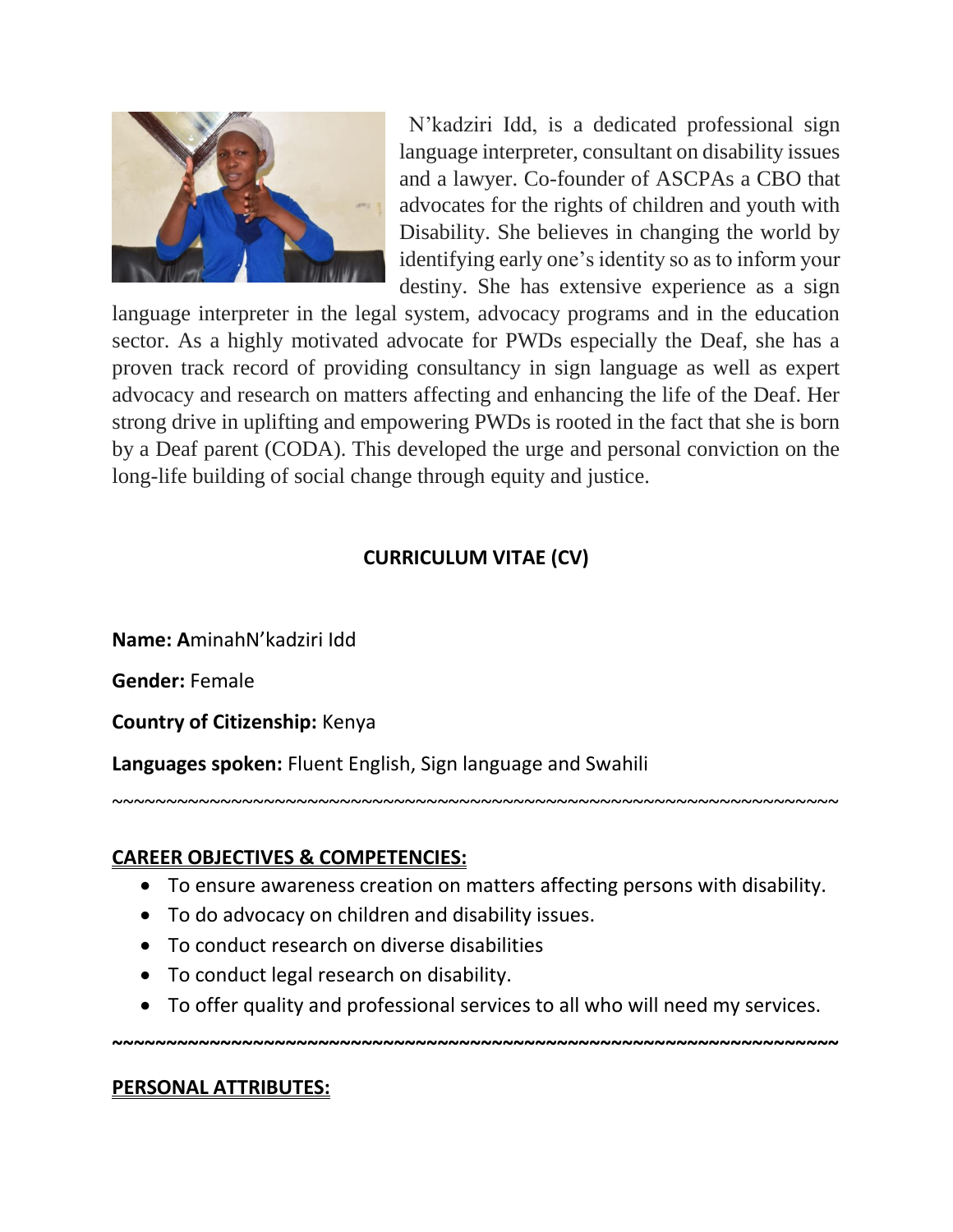Ø Result oriented with good interpreting skills reporting skills, Creative, innovative with good communication skills

Ø Team player who is able to work with seniors, peers and subordinates

Ø Flexible and able to think outside the box.

 $\emptyset$  Energetic and able to adapt to new places and conditions.

Ø Reliable and able to work for long hours under pressure

### **ACADEMIC QUALIFICATIONS:**

Bachelor of Law: **Jomo Kenyatta University of Agriculture and Technology** 

Basic Kenya Sign Language and Interpretation Certificate: **Kenya Sign Language Research Project**

~~~~~~~~~~~~~~~~~~~~~~~~~~~~~~~~~~~~~~~~~~~~~~~~~~~~~~~~~~~~~~~~~~~

Computer packages: **Sacred Heart Computer College**

### **SHORT COURSES UNDERTAKEN:**

**Yetu Initiative (AKF)** - Boot camp on organizational administration, resource mobilization on CBOs

**Federation of Kenya Employers (FKE) -** Skills in leadership management

**Seed pollination -** Resource mobilization on CBOs

**Eider Africa** – Research mentorship

**MentorHackathon** - Appropriate tools and resources to achieve results.

**Training Centre in Communication (TCC):** Scientific Communication and Publishing certificate

**Young Africa leadership initiative (YALI):** 

#### **ADVOCACY AND CONSULTANCIES**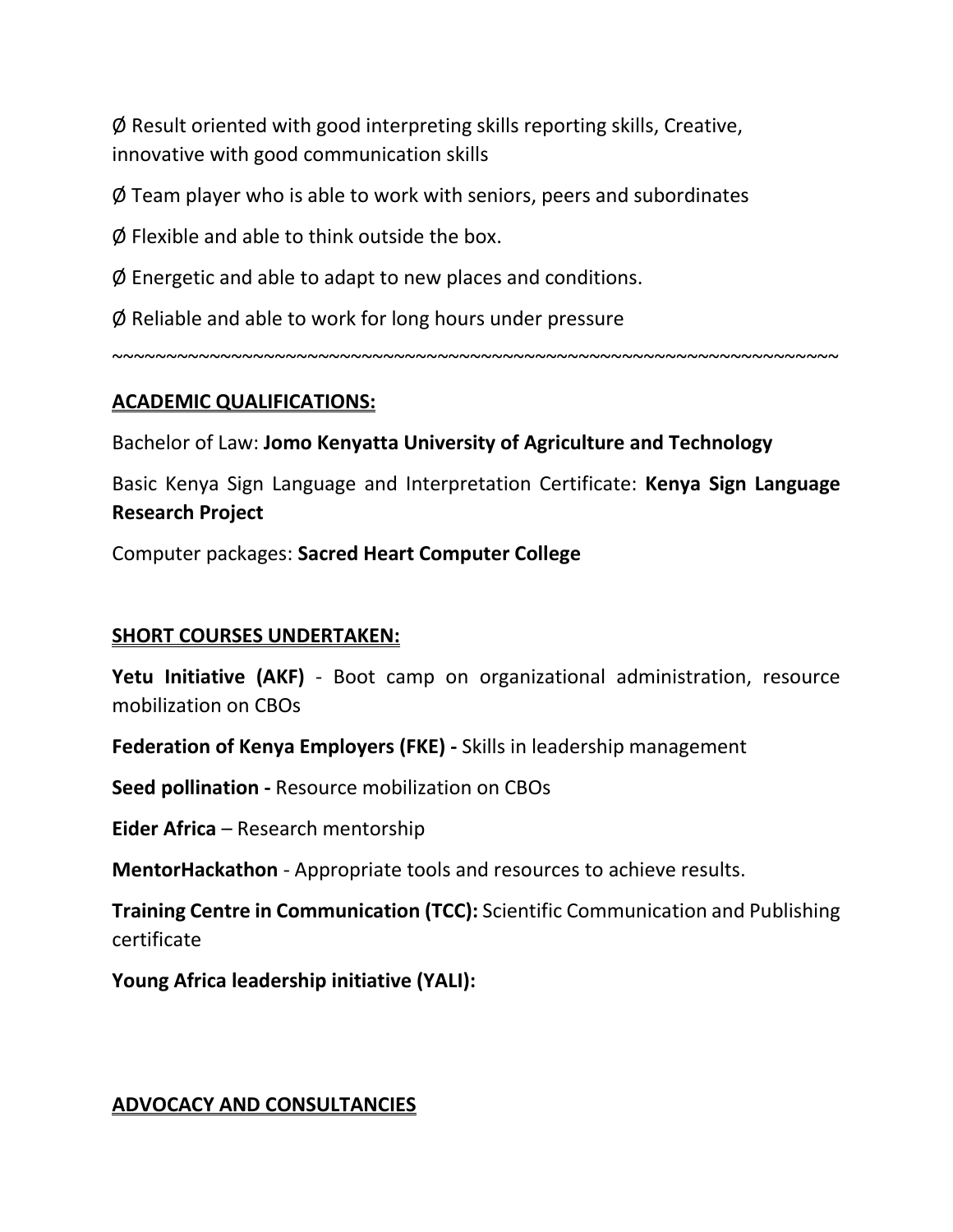Disability and the law: Journal club

Sign language consultancy: Kenya Literature bureau

Mentorship: Kambui Secondary school for HI

Career guidance: Pwani secondary school for the Deaf

BBI dialogue and persons with disabilities: United Disabled Persons of Kenya

10 years of implementation of the Constitution of Kenya 2010 for persons with disabilities Confirmation: United Disabled Persons of Kenya

Inclusive Africa Conference Opens: InAble Kenya

| <b>EMPLOYMENT RECORD:</b> | <b>Employing organization.</b><br><b>Contact info for</b><br>references | <b>Summary of activities</b><br>performed                                                                         |
|---------------------------|-------------------------------------------------------------------------|-------------------------------------------------------------------------------------------------------------------|
| 2022                      | University of Nairobi -<br>Dean of students office                      | Perform assigned duties<br>from the Dean of<br>student's Office relating<br>to students with<br>disabilities.     |
|                           | For references:<br>Mr. Johnson Kinyua                                   | Interpret spoken word<br>to Kenyan sign language<br>and vice versa in class<br>and during university<br>functions |
| 2021 Feb -2022 June       | Kenya Literature Bureau<br>For references:<br>Mrs. Loice Mutembei       | Facilitator for Kenyan<br>sign Language training                                                                  |
| 2021-2022                 | CrawnTrust                                                              | Interpret spoken word<br>to Kenyan sign language                                                                  |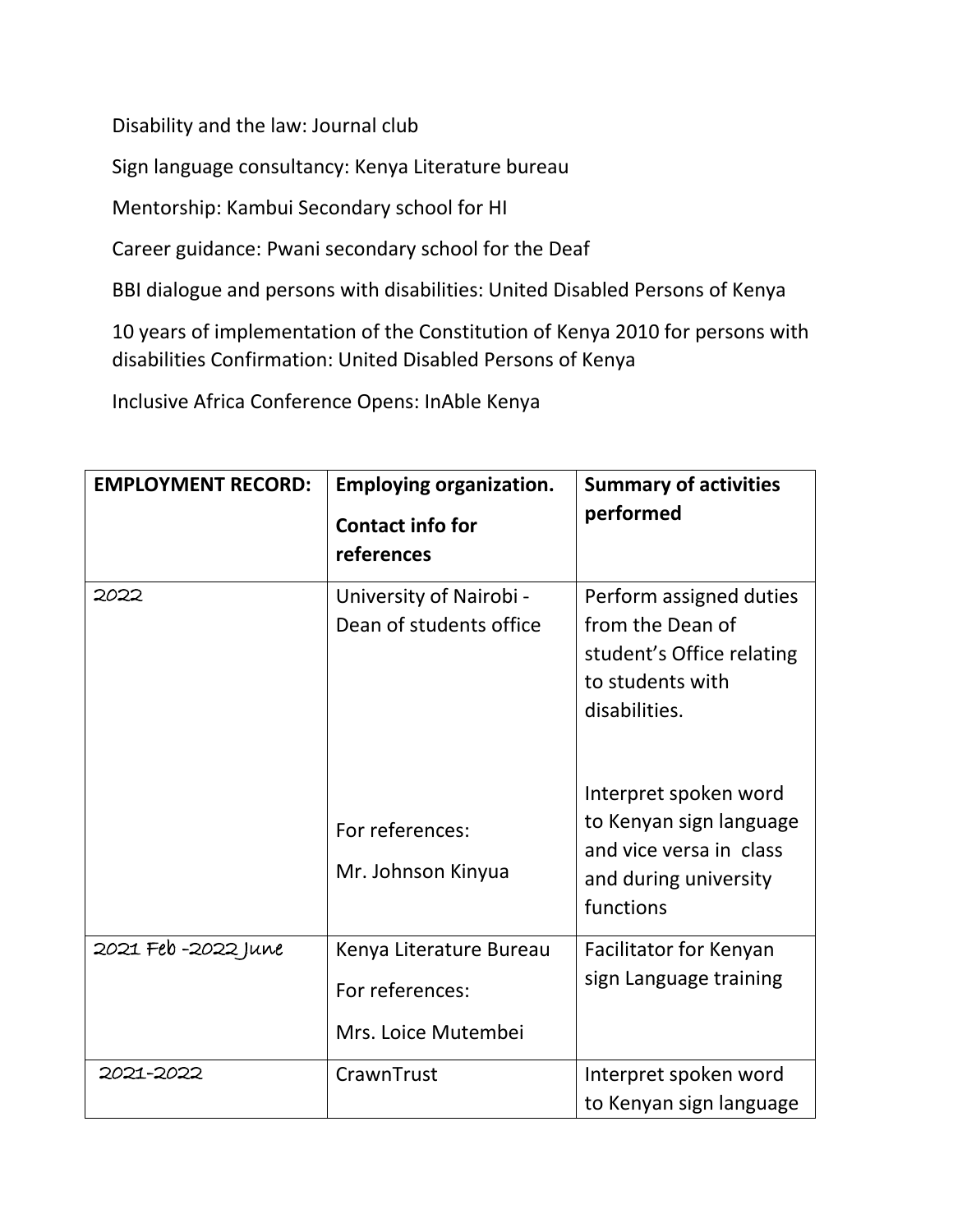|              |                                                                   | and vice versa in                                  |
|--------------|-------------------------------------------------------------------|----------------------------------------------------|
|              | For references:                                                   | meetings and during                                |
|              | Ms. Winfred Kimeu                                                 | advocacy trainings.                                |
|              |                                                                   |                                                    |
| 2021         | <b>National Council for</b><br>Persons with Disability<br>(NCPWD) | Volunteer for the legal<br>office                  |
|              | For references: Susan<br><b>Nekesa</b>                            |                                                    |
| 2020 to date | Eider Africa                                                      | Researcher                                         |
|              |                                                                   |                                                    |
|              | For references:                                                   |                                                    |
|              | Dr. Wangari Joyce                                                 |                                                    |
| 2020         | <b>EDU Channel</b>                                                | Sign language expert<br>during online lessons.     |
|              | For references:                                                   |                                                    |
|              | Dr. Susan Mutune                                                  |                                                    |
| 2019 to date | Deaf outreach<br>program(Deafop)                                  | SRHR- sign language App                            |
|              |                                                                   | Deafop activities as an<br>expert on sign language |
|              |                                                                   | Came up with a series on<br>"SRHR City girl"       |
|              | For references: Ms. Gloria<br>Njoki, C.E.O                        | Board member                                       |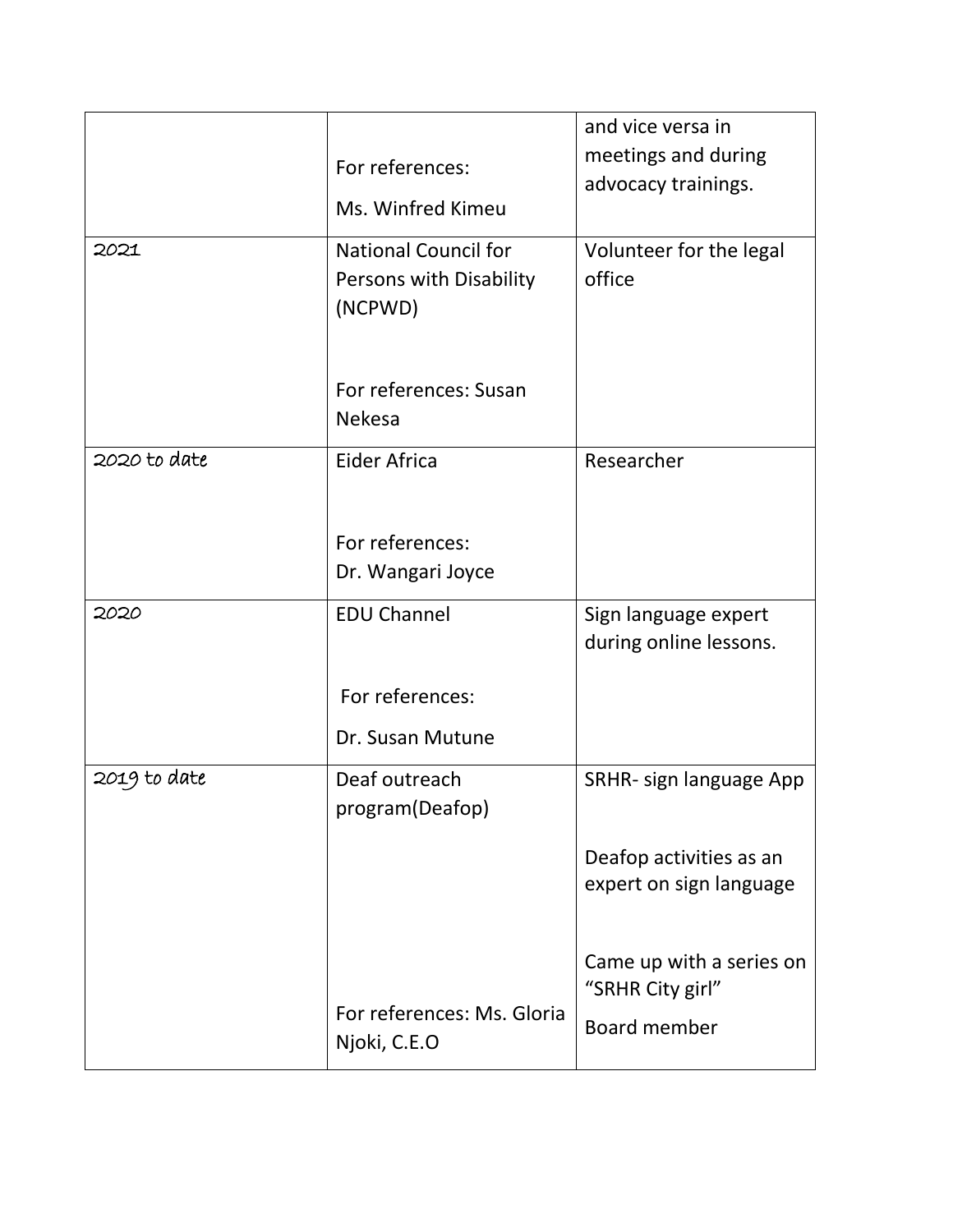| 2016 to 2022            | Kenya Institute of                                                                                                                                                                     | Coordinate activities of                                                              |
|-------------------------|----------------------------------------------------------------------------------------------------------------------------------------------------------------------------------------|---------------------------------------------------------------------------------------|
|                         | Curriculum                                                                                                                                                                             | deaf teachers in the                                                                  |
|                         | Development.                                                                                                                                                                           | panels.                                                                               |
|                         | For references:<br>Ms. Florence pakata,<br>senior curriculum<br>development officer-HI                                                                                                 | Interpret spoken word<br>to Kenyan sign language<br>and vice versa                    |
| 2018 to date            | A Smile to Child and<br>Parent (ASCPas)                                                                                                                                                | Co-founder of ASCPas<br>CBO that deals with<br>children and youths with               |
|                         | For references:                                                                                                                                                                        | disability as well as their<br>parents.                                               |
|                         | Jared O. Okemwa                                                                                                                                                                        |                                                                                       |
| 2018 - 2019 (ín phases) | Kenya Youth<br>Empowerment<br>Opportunities<br>Project(KYEOP)<br>(Kenya Institute of<br>Management, National<br><b>Industrial Training</b><br>Authority, Kasarani<br>Catering college) | Interpret spoken word<br>to Kenyan sign language<br>and vice versa for deaf<br>youths |
|                         | For references: Mrs. Mary<br>Karinga, Life skills                                                                                                                                      |                                                                                       |
|                         | Ms.Ann Amkove, core<br>business                                                                                                                                                        |                                                                                       |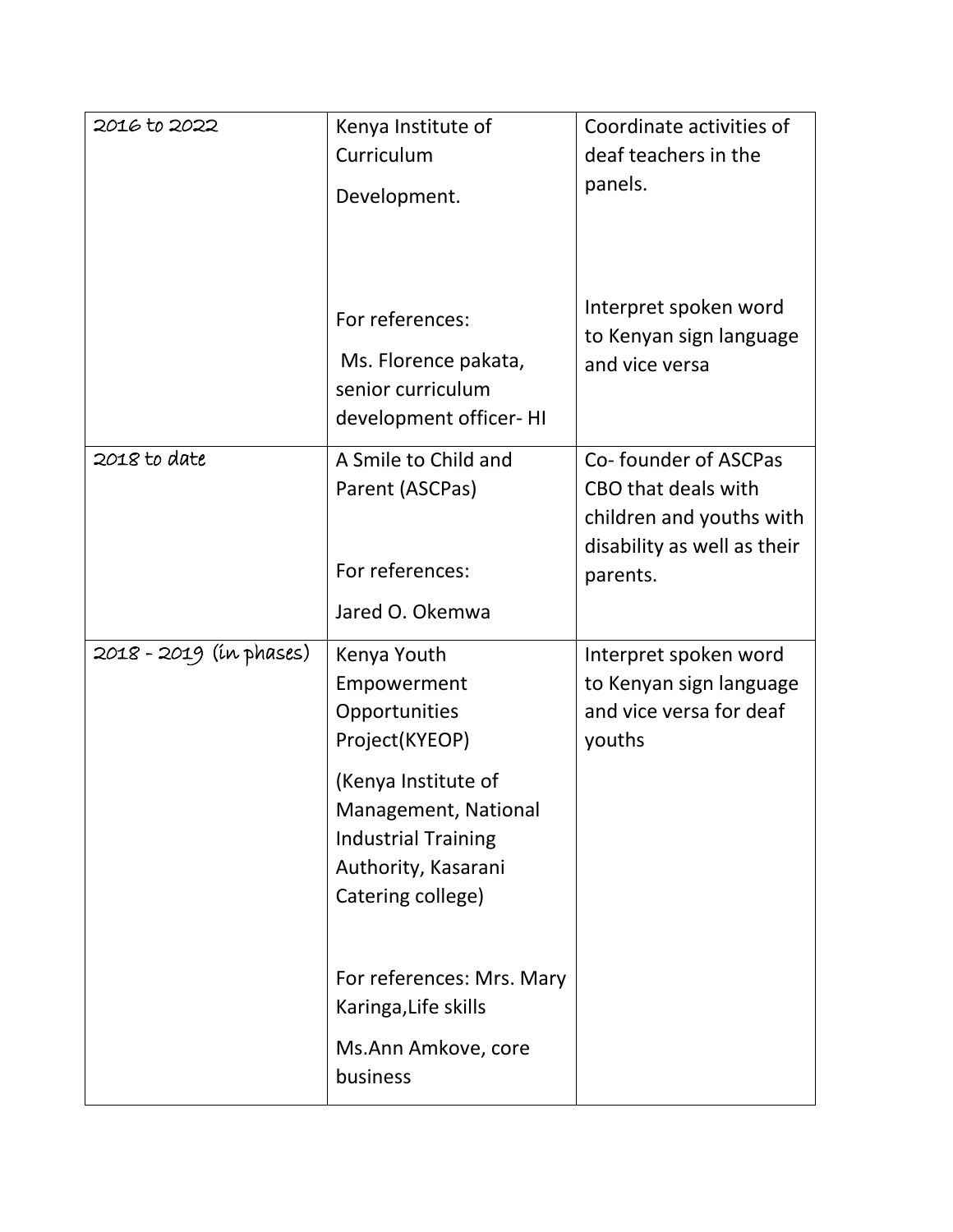| 2018        | <b>Research Triangle</b>              |                                                                         |
|-------------|---------------------------------------|-------------------------------------------------------------------------|
| 2022        | Institute                             |                                                                         |
|             | For references:                       | Enumerator of an end                                                    |
|             | Mercy Ringa                           | line survey on literacy<br>among deaf learners.                         |
|             | Brenda Anjuri                         | English readers for<br>learners with hearing<br>impairment Early years. |
| 2017 - 2018 | East Africa institute of              | Interpret spoken word                                                   |
|             | certified studies.                    | to Kenyan sign language<br>and vice versa.                              |
|             | For references:                       |                                                                         |
|             | Mr. Mwangi, the registrar.            | Coordinate activities of<br>deaf student.                               |
| 2017        | Kikuyu law courts                     | <b>Student attachment</b>                                               |
|             |                                       | Open files at the registry                                              |
|             |                                       | Attend court<br>proceedings                                             |
|             | For references:                       | Write judgments with<br>supervision from the                            |
|             | Hon. Dennis Onsarigo                  | magistrate                                                              |
| 2018        | Kenya School of<br>government, Senior | Coordinate activities of<br>deaf student.                               |
|             | Management Course.                    |                                                                         |
|             |                                       | Interpret spoken word<br>to Kenyan sign language<br>and vice versa.     |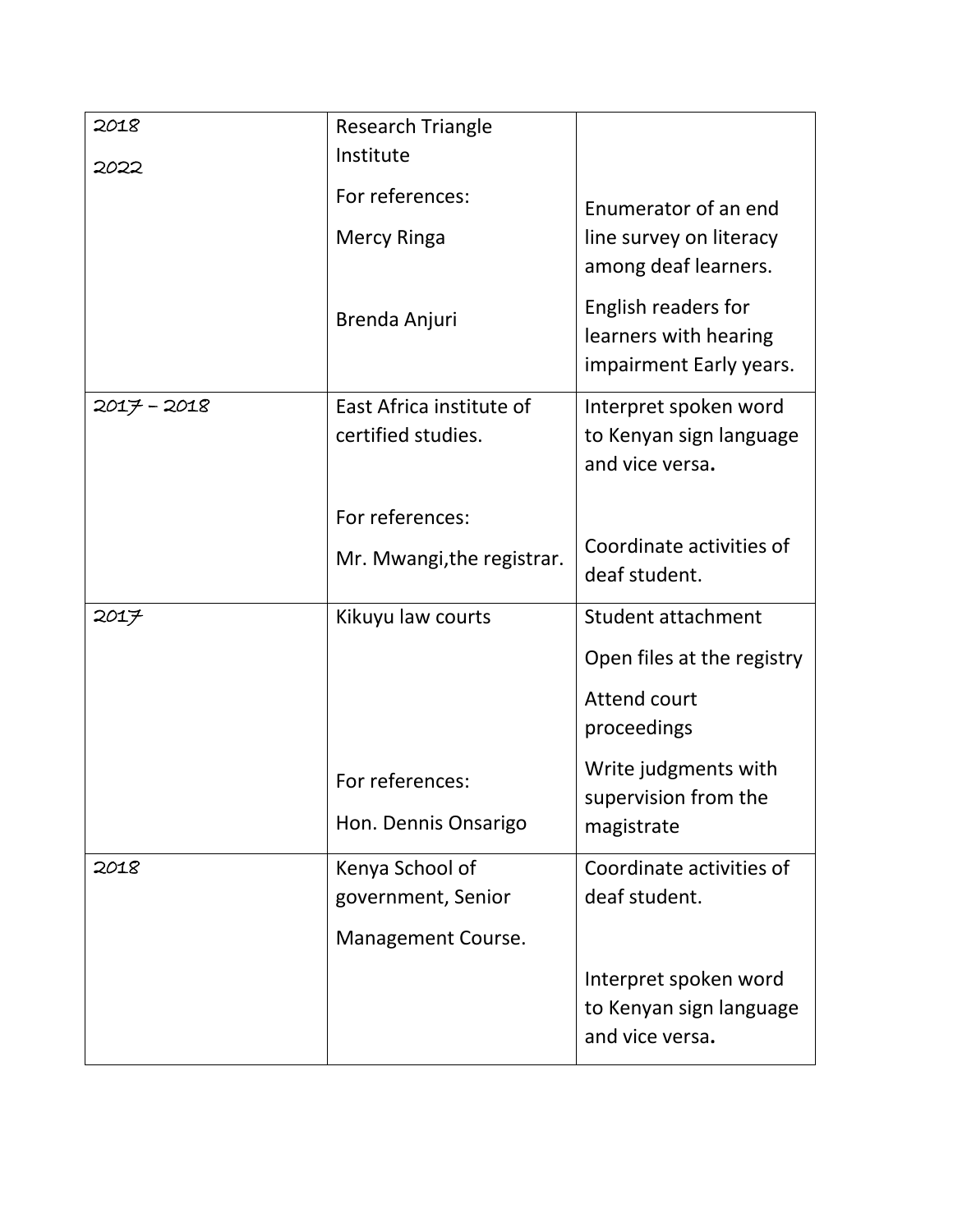| 2013-2017   | University of Nairobi -<br>Dean of students office<br>For references:<br>Dr.Fr. Wamugunda   | Perform assigned duties<br>from the Dean of<br>student's Office relating<br>to students with<br>disabilities.<br>Interpret spoken word<br>to Kenyan sign language<br>and vice versa in class<br>and during university<br>functions |
|-------------|---------------------------------------------------------------------------------------------|------------------------------------------------------------------------------------------------------------------------------------------------------------------------------------------------------------------------------------|
| 2015 - 2019 | <b>Federation of Deaf</b><br><b>Women Empowerment</b><br>Network(FEDWEN)<br>For references: | Perform assigned duties<br>from the CEO<br>Write proposals and<br>reports relating to<br>activities of the<br>organization.<br><b>Advocacy training</b><br>Interpret spoken word<br>to Kenyan sign language                        |
| 2015-2016   | Ms. Josephine Aska<br>Kenya sign language<br>interpreters<br>Association(KSLIA)             | and vice versa.<br>Vice secretary, Kenya<br>sign language<br>interpreters Association-<br><b>Coast Branch</b>                                                                                                                      |
| 2015-2019   | Kibera law courts                                                                           | Sign Language<br>Interpreter for the deaf                                                                                                                                                                                          |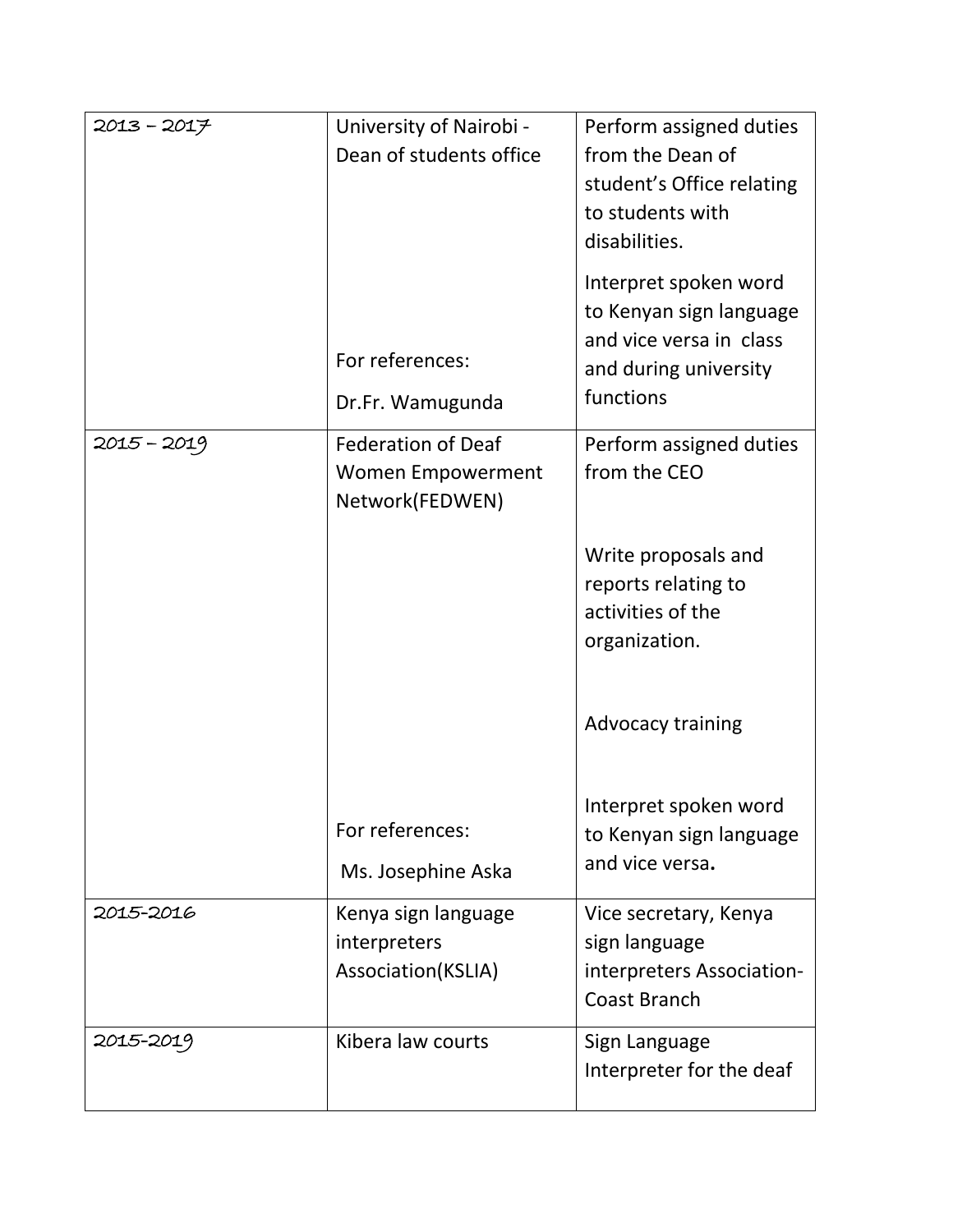|               | For references:<br>Ms.Josephine Kariuki                                                             | who appeared before<br>the court.                                                           |
|---------------|-----------------------------------------------------------------------------------------------------|---------------------------------------------------------------------------------------------|
| 2015 - 2016   | <b>Education Standard</b><br><b>Quality Assurance Council</b><br>For references: Mrs.<br>Susan Njau | Sign Language<br>Interpreter for board<br>members and<br><b>Human Resource</b><br>Committee |
| $2014 - 2015$ | <b>United Nations</b><br>Development<br>Project (UNDP)<br>AmKeniWakenya                             | Sign Language<br>Interpreter for various<br><b>Civil Society</b><br>Organizations           |
|               | For references:<br>Scholastica Maranya                                                              |                                                                                             |
| 2011 - 2013   | <b>National Council for</b><br>Persons With<br>Disability (NCPWD)<br>For reference:                 | Sign Language<br>Interpreter for board<br>members and audit<br>committee                    |
| 2011 to date  | Ms. Phoebe Nyagudi<br>Children of Deaf                                                              | Pioneer founder                                                                             |
|               | Adults(CODA-K)<br>For reference:<br>Mr. David Musau                                                 | Secretary<br>Bonafide member                                                                |